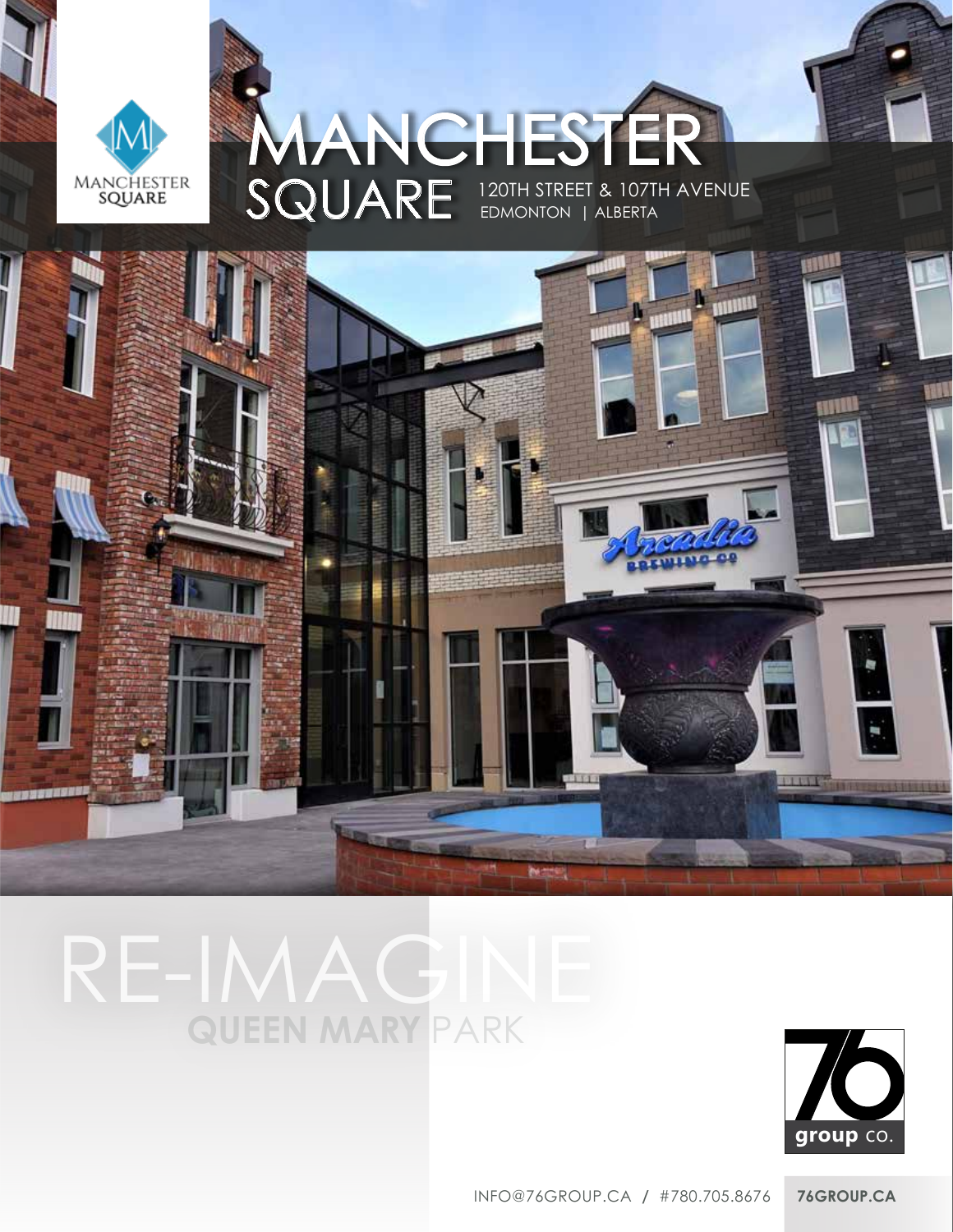

### WWW.MANCHESTERSQUARE.CA **IANCHESTER SQUARE**

# *An Infusion of dynamic and vibrant* DYNAMIC *energy to Queen Mary Park.* & VIBRANT

EASE STRANGE

This re-development totalling 57,000 sq.ft. located on the corner of 120 Street and 107 Avenue and just blocks from the bustling 124 Street shopping district and Brewery District, provides unique architecture and atmosphere. Bringing a touch of European grace to the area, this creatively designed building with distinct features will be home for up to 19 locally owned shops and businesses. An outdoor fountain, a 20 ft promenade for casual strolling while enjoying free Wi-Fi, a hidden indoor alleyway with artistic features that will let visitors feel like they are walking the streets of Europe, in addition to plenty of parking on a private lot, make Manchester Square an extremely attractive destination for your customers. Each unit will have an interconnected floor space providing flexibility and options for various uses.

#### RE-**IMAGINE…**







**@76GROUP**



**@76GROUPCO\_ @MANCHESTER\_YEG**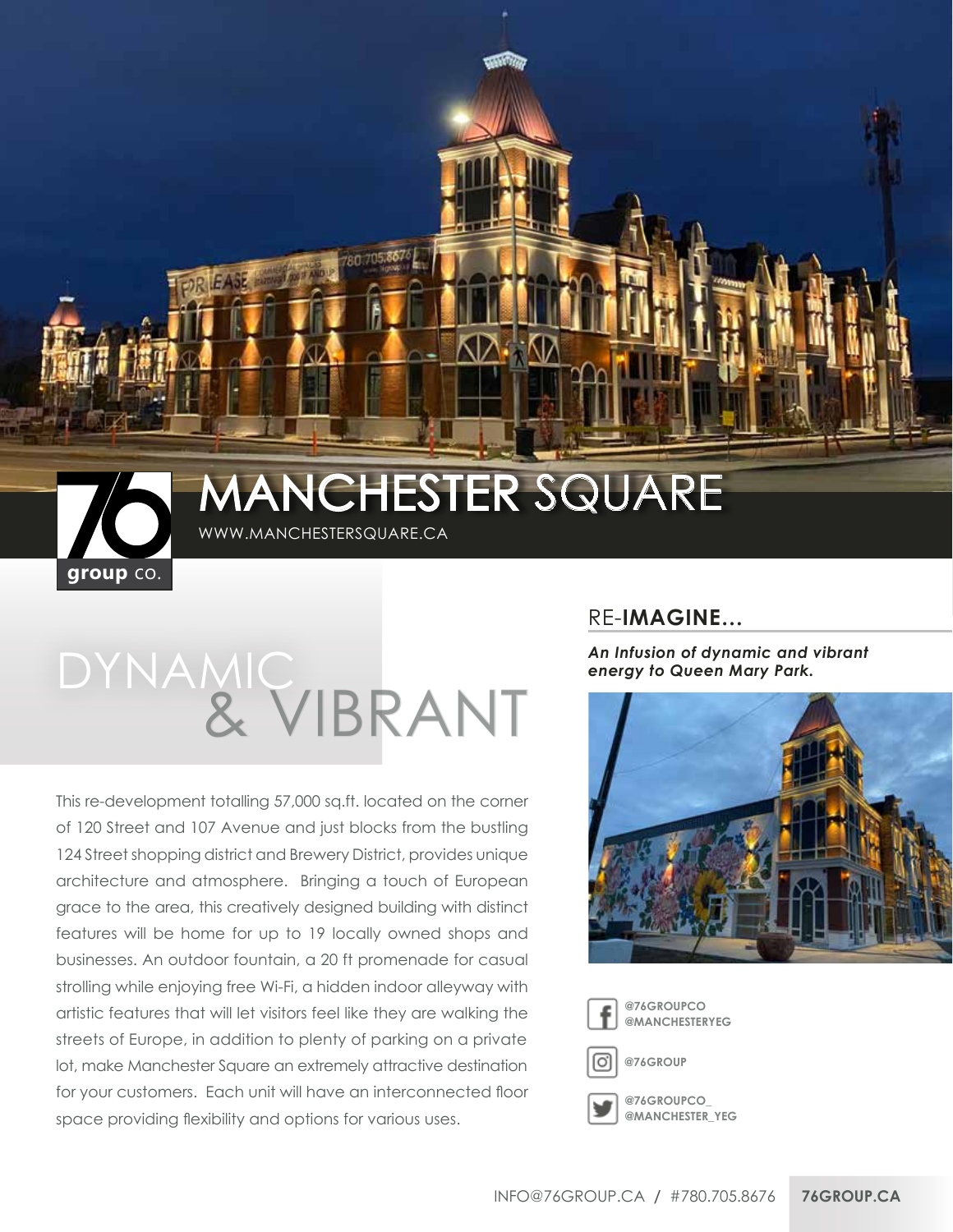Excellent visibility & exposure for the complex will be achieved with two **architectural tower** features.

Local businesses are encouraged to consider being part of this trendy, new community cornerstone location which will certainly be ideal for retail such as a bike of coffee shops.

Edmonton's biggest pedestrian and cyclist trail network is situated directly beside Manchester Square making it a prime location on the busiest corner in the area and a hub for those travelling by on their regular commute.

### BUILDING **FEATURES**

- **/ Interconnected floor space**
- **/** Commercial Zoning DC2
- **/ Parking availability**
- **/** Prime central location
- **/ Tower signage**
- **/** Pylon signage
- **/ Rough-ins provided (power, plumbing, gas, HVAC)**
- **/** Electric car chargers
- **/ Free Wi-Fi for patrons**
- **/** Music and monthly outdoor events

#### **Operational Costs include:**

**/** Landscaping & Snow Removal **/** Insurance **/** Maintenance to the Building **/** Property Tax **/** Monthly Contracts with Trades **/** Wi-Fi (for patrons) & Music **/** Management & Administration **/** Marketing & Events

- 
- 
- 

**Total Operational Costs:** *Estimated \$12.56/sq. ft. for 2022*

## MANCHESTER SQUARE MAP

#### **TOTAL OPERATIONAL COSTS**

Estimated \$12.56/sq. ft. for 2022

**RATE** 

Starting at \$25.00 / sq. ft.

**UNIT SIZE**

Starting at 2,917 sq. ft. up to 3,299 sq. ft.



107 Avenue